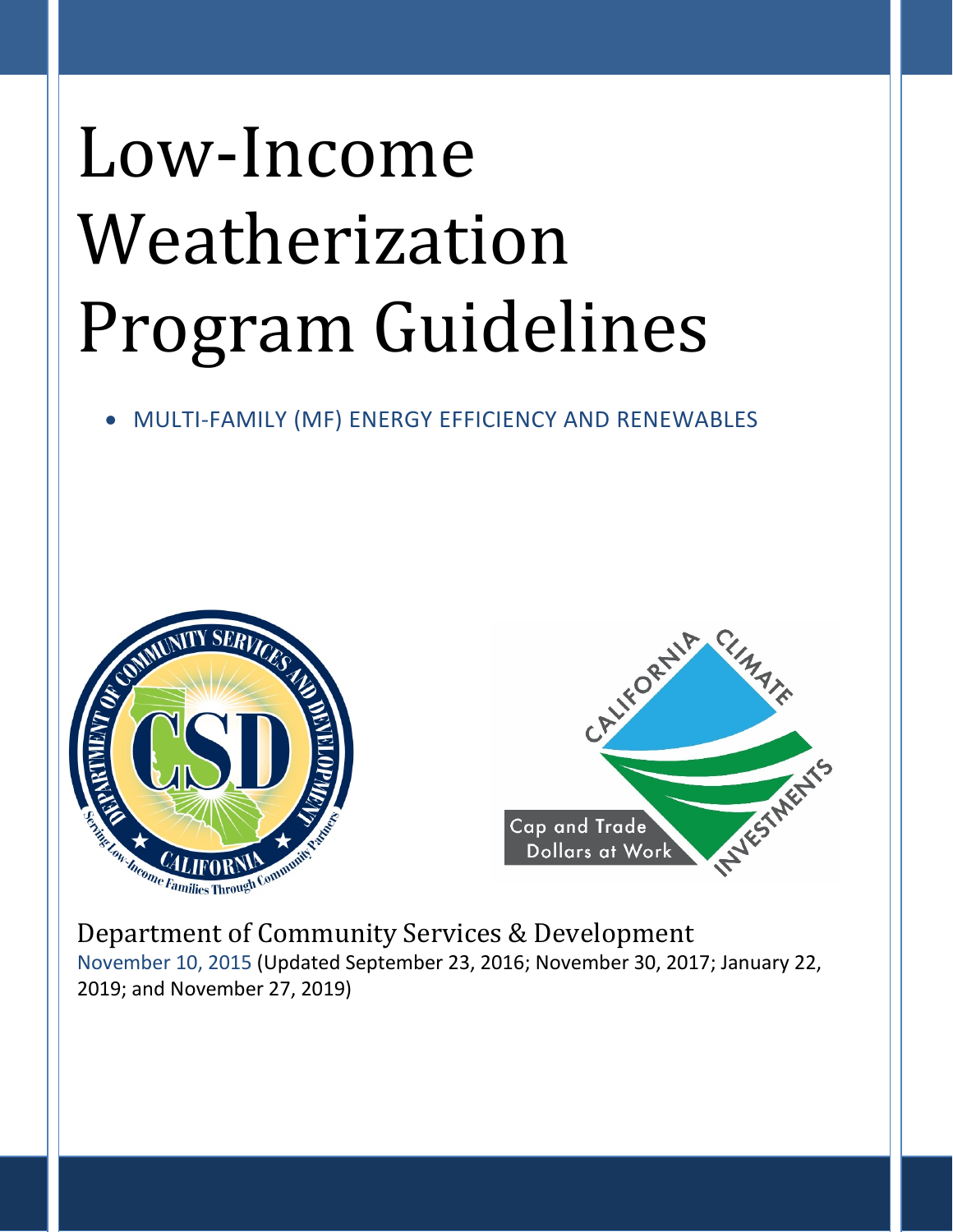# **DEPARTMENT OF COMMUNITY SERVICES AND DEVELOPMENT LOW-INCOME WEATHERIZATION PROGRAM PROGRAM GUIDELINES**

Multi-Family Energy Efficiency and Renewables

## **Preface**

 This amended version of the Program Guidelines provides updated information reflecting program developments since the release of the initial Guidelines in 2015 and subsequent amendment. Elements of CSD's Multi-Family Energy Efficiency and Renewables Program have been adapted and program allocations housing community and property owners. amended during program implementation and as a result of outreach to and feedback from the affordable

## **I. Introduction**

 The California Department of Community Services and Development (CSD) developed the following Program Guidelines for the implementation of its Low-Income Weatherization Program oversight and direction provided by the California Air Resources Board (CARB), CSD and a network of LIWP Providers will offer services to reduce greenhouse gas (GHG) emissions and provide important co-benefits to qualifying low-income households in designated disadvantaged communities*,* as identified by the California Environmental Protection Agency (CalEPA), and low-(LIWP) for multi-family (MF) buildings. The LIWP-MF Program is an integral part of the California Climate Investments that are funded by State Cap-and-Trade auction proceeds. With program income households in other communities.

 California Climate Investments is a statewide program that puts billions of Cap-and-Trade dollars the environment—particularly in disadvantaged communities. The Cap-and-Trade program also creates a financial incentive for industries to invest in clean technologies and develop innovative ways to reduce pollution. California Climate Investment projects include affordable housing, more sustainable agriculture, recycling and much more. At least 35 percent of these investments are made in disadvantaged and low-income communities or low-income households. For more to work reducing GHG emissions, strengthening the economy and improving public health and renewable energy, public transportation, zero-emission vehicles, environmental restoration, information, visit [www.caclimateinvestments.ca.gov.](http://www.caclimateinvestments.ca.gov)

 The Guidelines describe how and where CSD will implement the LIWP-MF Program. Though CSD's state budget appropriations for LIWP include funding for the single-family and other programs, Guidelines for the single-family and other LIWP programs that are available on CSD's website at these Guidelines do not include other program components. CSD has separate Program [www.csd.ca.gov](http://www.csd.ca.gov).

# **II. Guidelines Scope**

 The purpose of these Guidelines is to define CSD's LIWP-MF Program. The purpose of LIWP-MF is to provide technical assistance and project monitoring and inspection for the installation of properties to reduce energy use and GHG emissions and disburse incentives to property owners energy efficiency measures and solar photovoltaics in multi-family dwellings of qualifying upon satisfactory completion of scopes of work. In addition, LIWP-MF will provide other co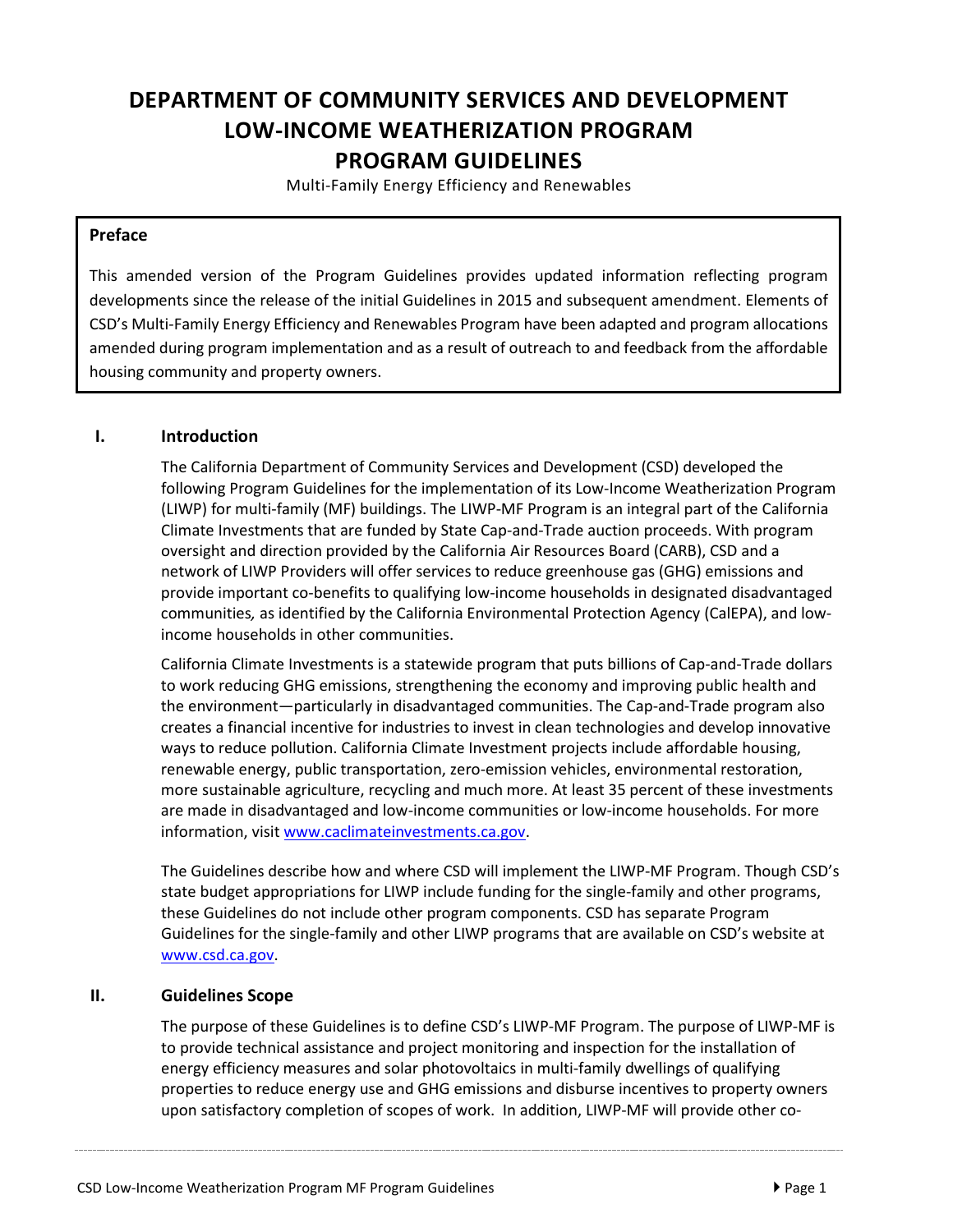reducing energy costs and water usage, stimulating the economy, and creating jobs. benefits to the state such as reducing air pollution, helping achieve air quality standards,

 Assembly Bill (AB) 1532 (Perez, Chapter 807), SB 535 (De Leon, Chapter 830), and SB 1018 disadvantaged communities. Every three years, the California Department of Finance (DOF)  LIWP-MF are the "*Cap and Trade Auction Proceeds Investment Plan: Fiscal Years 2013-14 through through 2018-19"; and the "Cap and Trade Auction Proceeds Third Investment Plan: Fiscal Years*  In 2012, the Legislature passed, and Governor Brown signed into law, three related bills— (Budget and Fiscal Review Committee, Chapter 39). Among other things, these bills mandated a portion of the funds from the California Climate Investments Program be invested to benefit submits a plan to the Legislature, identifying priority investments that will help achieve greenhouse gas reduction goals. Each fiscal year, the Legislature appropriates monies for California Climate Investments in accordance with the 3-year investment plan. Plans applying to *2015-16*"; the "*Cap and Trade Auction Proceeds Second Investment Plan: Fiscal Years 2016-17 2019-20 through 2021-22."* 

 In the State Fiscal Year (SFY) 2014/15 budget, a total of \$832M was appropriated from the California Climate Investments Program to 12 state agencies, including \$75M to CSD for the implementation of LIWP. CSD received additional appropriations of \$78.8M in SFY 2015/16, \$20M in SFY 2016/17, \$18 M in SFY 2017/18, \$10 M in SFY 2018/19, and \$10 M in SFY 2019/20. An allocation of \$63.9 million has been made to the MF Program to date. As work progresses on LIWP, CSD may adjust allocation categories to best meet the goals of the program.

#### **III. Program Description and Overview**

#### a. CSD's History and Programs

 CSD has been serving low-income communities for 50 years. Originally known as the "State Office of Economic Opportunity," the office was created as a result of the federal Economic Opportunity Act of 1964.

 meet their home energy needs, and reduce their utility costs through energy efficiency upgrades A state department under the California Health and Human Services Agency, CSD partners with a network of private, non-profit and local government organizations, dedicated to reducing poverty by helping low-income individuals and families achieve and maintain self-sufficiency, and access to clean renewable energy.

CSD administers the following federal programs that are intended to reduce poverty and improve the lives of low-income Californians:

- U.S. Department of Health & Human Services Community Services Block Grant (CSBG)
- • U.S. Department of Health & Human Services Low-Income Home Energy Assistance Program (LIHEAP)
- U.S. Department of Energy Weatherization Assistance Program (DOE WAP)

Beginning in SFY 2014/2015, CSD received funding to administer state programs intended to reduce greenhouse gas emissions and reduce utility costs for low-income Californians. Funds were initially allocated to the following programs:

 • LIWP Single-Family Energy Efficiency, Small Multi-Family Energy Efficiency and Single-Family Solar Photovoltaics Programs, subsequently redesigned as the LIWP Single-Family Energy Efficiency and Solar Photovoltaics Program with allocations from the SFY 2015/16 appropriation, and as the Farmworker Housing Component with SFY 2017/18 and 2018/19 allocations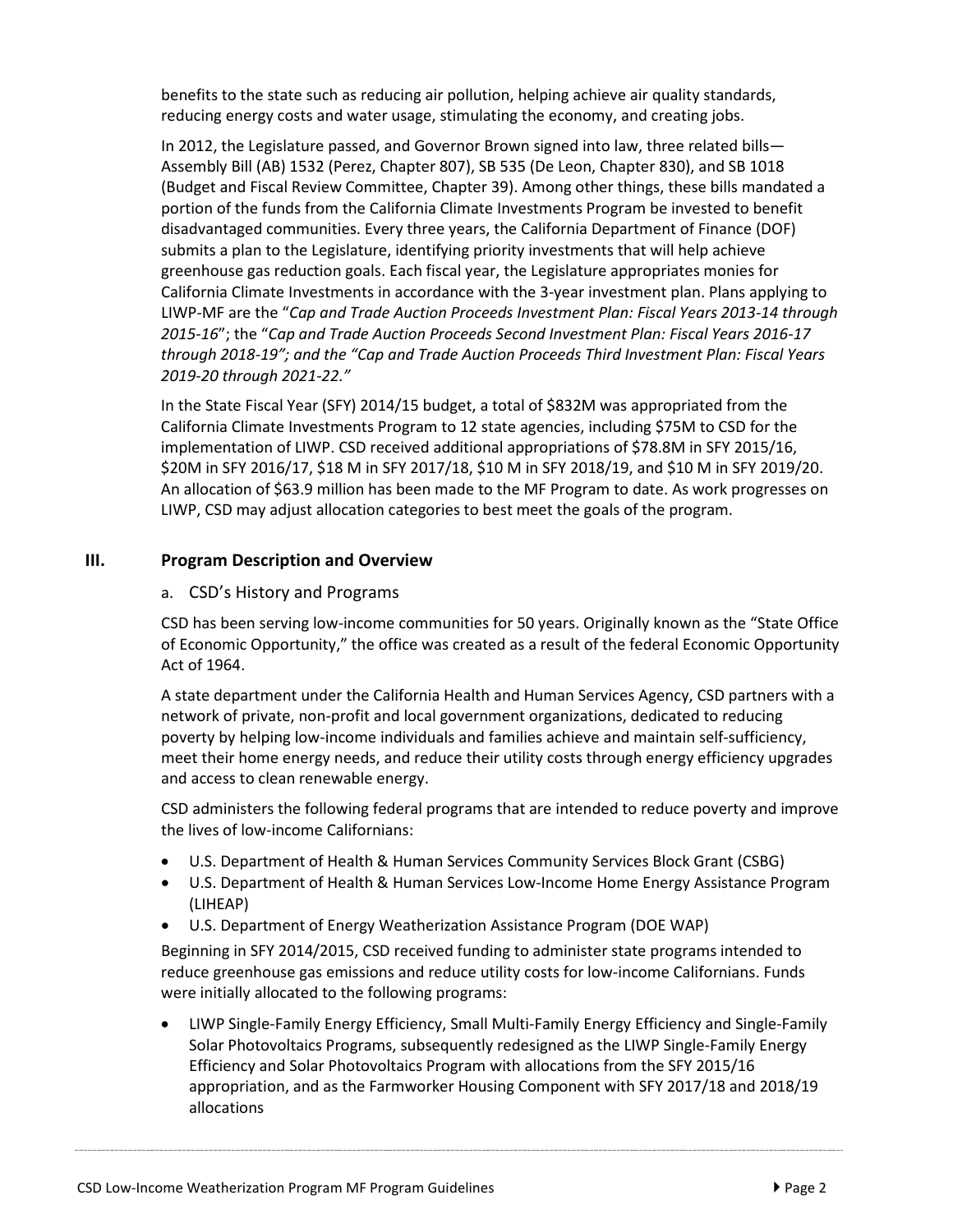- as the LIWP Multi-Family Energy Efficiency and Renewables Program • LIWP Large Multi-Family Energy Efficiency and Renewables Program, subsequently renamed
- b. LIWP Multi-Family Service Provider:

 CSD has procured a service provider to administer the LIWP-MF Program. All assessed MF buildings will be evaluated for both energy efficiency and solar photovoltaic measure opportunities.

 The service provider implementing the MF Program is referred to as the MF Service Provider in this document.

this document.<br>The selected MF Service Provider is the Association for Energy Affordability (AEA). Contact details are as follows:

 Email: [LIWPinfo@aea.us.org](mailto:LIWPinfo@aea.us.org)  5900 Hollis Street, Suite R2, Emeryville, CA 94608 Phone: 510.256.5892

#### **IV. Service Territories and Priority Populations**

#### a. Disadvantaged and Low-Income Communities and Households

 Climate Investments Program be invested to benefit disadvantaged communities and at least 10 percent be invested within disadvantaged communities. AB 1550 (Gomez, Chapter 369, Statutes of 2016), increased the percent of California Climate Investment funds for projects located in disadvantaged communities from 10 to 25 percent and added a focus on investments in low-SB 535 (De Leon, Chapter 830) required that at least 25 percent of funds from the California income communities and households. These communities and households are collectively referred to as priority populations.

 Assessment (OEHHA) developed CalEnviroScreen and the California Secretary of Environmental Protection uses CalEnviroScreen to identify the most burdened 25 percent of census tracts as "disadvantaged communities" for the purpose of California Climate Investments. The California Environmental Protection Agency (CalEPA) Office of Environmental Health Hazard

 CalEnviroScreen uses a variety of indicators divided into two broad categories: "pollution indicators," which includes exposures as well as environmental effects, and "population the state is assigned a value for each of the indicators relative to all other census tracts. The census tract indicator scores are totaled to determine an overall CalEnviroScreen Score - the higher the score, the greater the impact. More information on CalEnviroScreen is available at: indicators," which includes sensitive populations and socioeconomic factors. Each census tract in

<https://oehha.ca.gov/calenviroscreen>

An online mapping application that includes an address look-up tool is available at:

<https://www.arb.ca.gov/cc/capandtrade/auctionproceeds/communityinvestments.htm>

 In addition to increasing investment requirements for disadvantaged communities, AB 1550 requires that 5 percent of funds from the California Climate Investments Program be allocated to low-income households statewide, and that 5 percent be allocated to projects located within and that are within a half mile of a disadvantaged community. projects located within and benefiting individuals living in low income communities or benefiting benefiting individuals living in low income communities, or benefiting low-income households,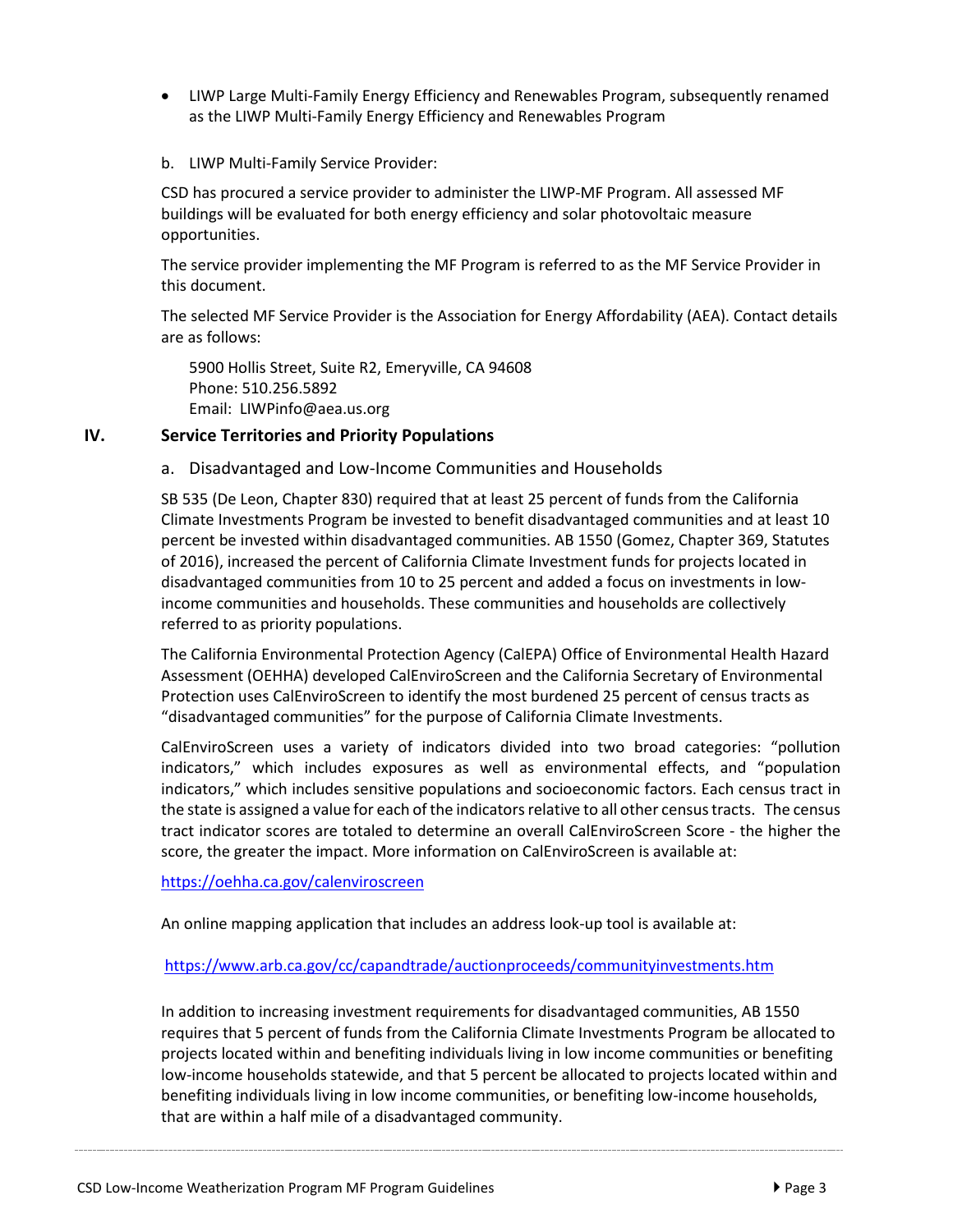Program Guidelines, services funded by the SFY 2014/15 and SFY 2015/16 allocations were limited CalEnviroScreen 3.0, which also applies to subsequent allocations. A portion of the SFY 2017/18 allocation is also set aside to serve eligible properties within a half mile of these disadvantaged properties serving as homeless shelters or transitional housing. Table 1 below summarizes these CalEnviroScreen 3.0 has now replaced version 2.0. For the program component covered by these to disadvantaged communities as determined under CalEnviroScreen 2.0. For the SFY 2016/17 allocation, the service area transitioned to disadvantaged communities as determined under communities, and properties housing low-income farmworkers in these and other communities. Portions of the SFY 2019/20 allocation are dedicated to eligible properties in disadvantaged communities; eligible properties within a half mile of these disadvantaged communities; and program requirements.

 To determine if a multi-family property is eligible for services, property owners may contact AEA at [LIWPinfo@aea.us.org.](mailto:LIWPinfo@aea.us.org)

| Fiscal<br>Year | Allocation<br>(millions) | Allocated to<br>Disadvantaged<br>Communities<br>(millions)* | Allocated to<br>Low-Income<br>Properties and<br><b>Households</b><br>within 1/2 mile of<br>Disadvantaged<br>Communities<br>(millions)* | Allocated to<br>Low-Income<br>Properties and<br><b>Households</b><br>anywhere in<br>the State<br>(millions)* | CalEnviroScreen<br>Version |
|----------------|--------------------------|-------------------------------------------------------------|----------------------------------------------------------------------------------------------------------------------------------------|--------------------------------------------------------------------------------------------------------------|----------------------------|
| 2014/15        | \$17.9                   | \$17.9                                                      | 0                                                                                                                                      | $\mathbf 0$                                                                                                  | 2.0                        |
| 2015/16        | \$6.1                    | \$6.1                                                       | 0                                                                                                                                      | 0                                                                                                            | 2.0                        |
| 2016/17        | \$19                     | \$19                                                        | 0                                                                                                                                      | $\mathbf 0$                                                                                                  | 2.0/3.0                    |
| 2017/18        | $$7.1**$                 | Up to \$6.1                                                 | \$1                                                                                                                                    | 0                                                                                                            | 3.0                        |
| 2018/19        | \$4.3                    | \$4.3                                                       | 0                                                                                                                                      | 0                                                                                                            | 3.0                        |
| 2019/20        | $$9.5***$                | \$5                                                         | \$0.5                                                                                                                                  | \$4                                                                                                          | 3.0                        |
| <b>TOTALS</b>  | \$63.9                   | \$58.4                                                      | \$1.5                                                                                                                                  | \$4                                                                                                          |                            |

#### **Table 1: Summary of SFY Funding Allocations and Program Requirements**

\* Includes administrative costs associated with direct program costs for implemented projects in these areas.

\*\* From the SFY 2017/18 allocation of \$7.1 million, \$5 million is dedicated to services for properties housing farmworkers, inclusive of administrative costs. Eligibility for low-income properties housing farmworkers outside of disadvantaged communities will be considered on a case-by-case basis.

 \*\*\* From the SFY 2019/20 allocation of \$9.5 million, \$2 million is dedicated to services for properties serving as homeless shelters or transitional housing, inclusive of administrative costs.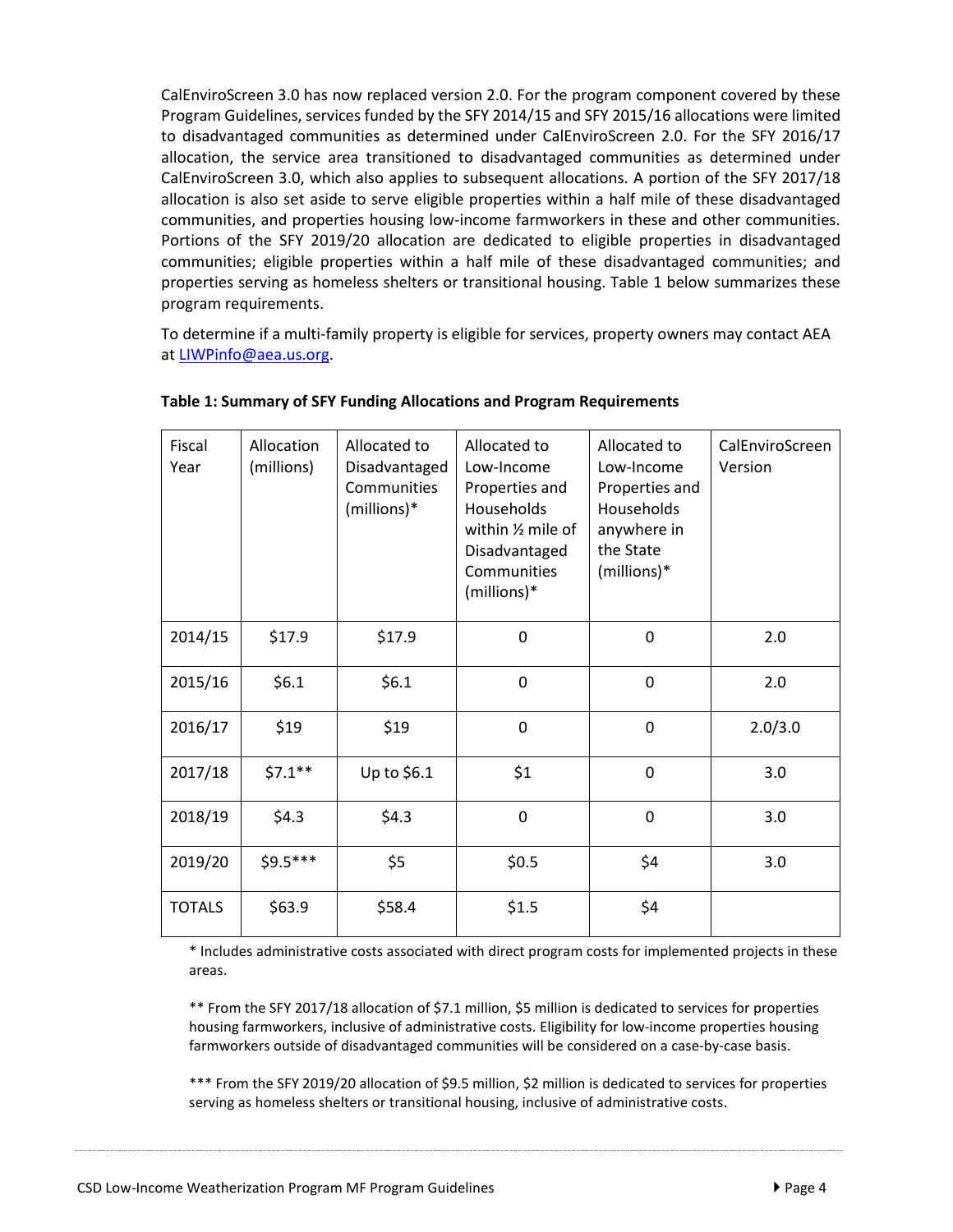Since all LIWP investments need to benefit priority populations, all service providers need to ensure that their projects are implemented in accordance with the priority population criteria in  $CARB's$  Funding Guidelines<sup>1</sup>.

#### b. Farmworker Housing Component

 this legislative mandate, an amount of at least \$5 million from the SFY 17/18 allocation of \$7.1 farmworkers, inclusive of the administrative, consultation services, and direct program costs associated with these dedicated services. AB 109 (Chapter 249, Statutes of 2017) provided funding for LIWP for SFY 2017/18, and required CSD to focus funding on low-income multifamily, solar and farmworker programs. In response to million to this program component is to be dedicated to providing services for properties housing

 least 50% of the units are available to, and occupied by, farmworkers and their households, For a property to receive farmworker-specific incentives, the property owner must confirm that at including retired and/or disabled farm labor. For verification purposes, the following definitions from the California Labor Code $2$  will be applied:

## **Farmworker or "Agricultural Employee"**

 from the coverage of the National Labor Relations Act, as amended, as agricultural employees, pursuant to Section 2(3) of the Labor Management Relations Act (Section 152(3), Title 29, One engaged in agriculture, as such term is defined [below]. However, nothing in this subdivision shall be construed to include any person other than those employees excluded United States Code), and Section 3(f) of the Fair Labor Standards Act (Section 203(f), Title 29, United States Code).

**"Agriculture"** includes the following:

 commodities in Section 1141j(g) of Title 12 of the United States Code), the raising of livestock, farming operations, including preparation for market and delivery to storage or to market or to carriers for transportation to market. [F]arming in all its branches, and, among other things, [which] includes the cultivation and tillage of the soil, dairying, the production, cultivation, growing, and harvesting of any agricultural or horticultural commodities (including commodities defined as agricultural bees, furbearing animals, or poultry, and any practices (including any forestry or lumbering operations) performed by a farmer or on a farm as an incident to or in conjunction with such

 Further, nothing in this part shall apply, or be construed to apply, to any employee who performs work to be done at the site of the construction, alteration, painting, or repair of a building, structure, or other work (as these terms have been construed under Section 8(e) of the Labor Management Relations Act, 29 U.S.C. Sec. 158(e)) or logging or timber-clearing operations in initial preparation of land for farming, or who does land leveling or only land surveying for any of the above.

 changing the contour of the land, but shall not include annual or seasonal tillage or preparation As used in this subdivision, "land leveling" shall include only major land moving operations of land for cultivation.

Investments", dated August 2018, available at: [https://ww2.arb.ca.gov/resources/documents/cci-funding-guidelines-](https://ww2.arb.ca.gov/resources/documents/cci-funding-guidelines-administering-agencies)1 Priority population criteria are contained in CARB's "Funding Guidelines for Agencies that Administer California Climate

<sup>&</sup>lt;u>administering-agencies</u><br><sup>2</sup> Definition of Agriculture and Agricultural Employee, Agricultural Labor Relations, Cal. Labor Code 1140.4(a)-(b)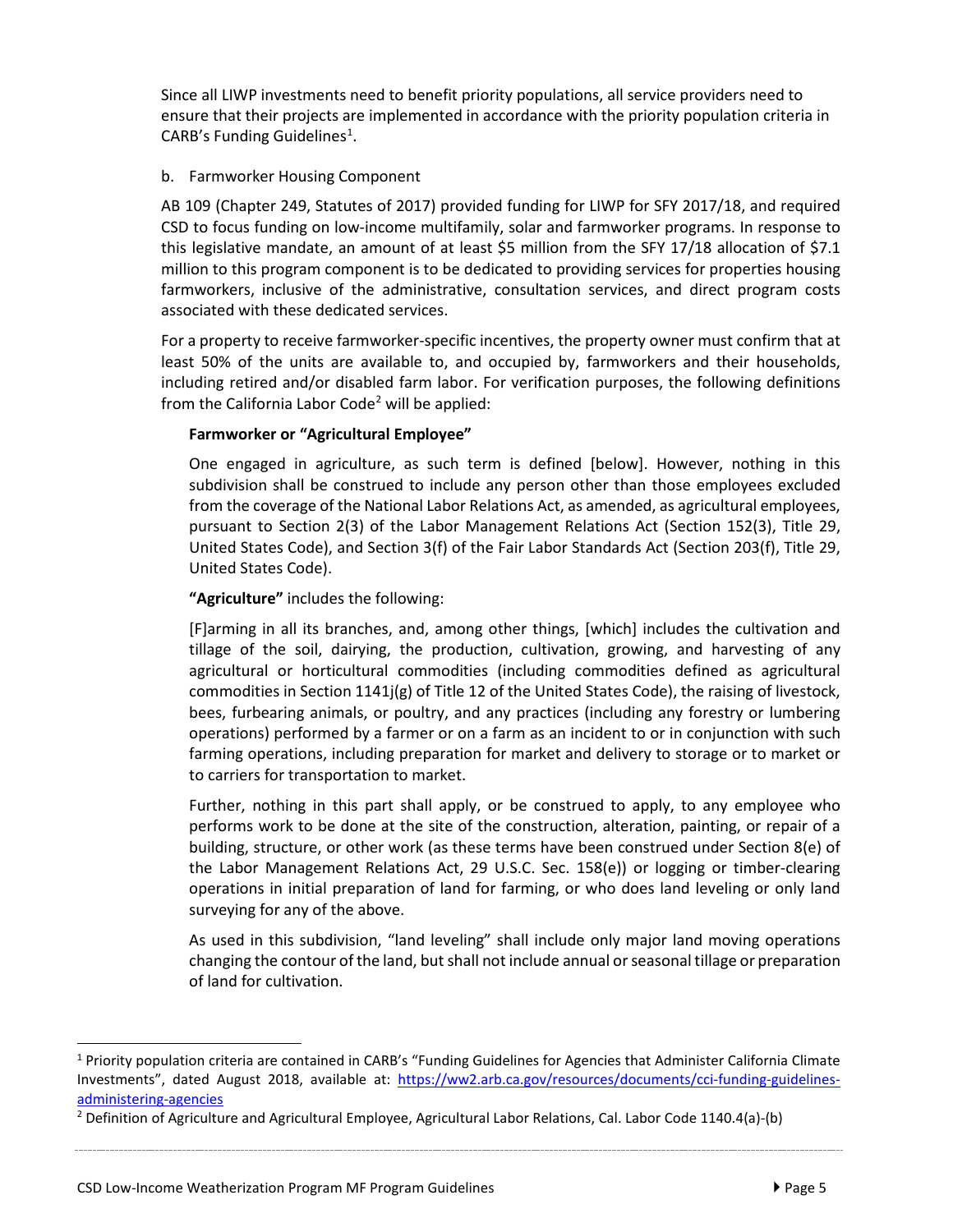Eligibility pathways for property owners include submission of Farmworker Housing Regulatory Agreements or self-certification after verification of tenant eligibility.

#### c. Homeless Shelters and Transitional Housing

 An amount of at least \$2 million from the SFY 19/20 allocation of \$9.5 million to this program component is to be dedicated to providing services for homeless shelters and properties providing transitional housing, inclusive of the administrative, consultation services, and direct program costs associated with these dedicated services, and in accordance with guidance issued by CSD.

#### **V. LIWP Goals**

#### a. Goal #1: Maximize GHG Reductions

 The reduction of GHG emissions is the primary goal of LIWP. AB 32 - also known as the California Global Warming Solutions Act of 2006 - mandates the return of state GHG emissions to 1990 gases and prescribes a comprehensive and long-term approach to addressing climate change in a way that aims to improve the environment and natural resources while maintaining a robust levels by the year 2020. AB 32 established California as a global leader on reducing greenhouse economy.

 CSD modeled its MF Program to improve the energy efficiency of MF buildings and achieve GHG emission reductions. Each building is comprehensively assessed and evaluated both visually and through the use of diagnostic and energy audit tools to determine a suite of GHG-reducing energy efficiency and renewable energy measures for installation in living and common areas.

 safety issues may cause a rise in energy use and GHG production, however, the importance of protecting the health, safety and well-being of occupants requires that such safety hazards be promptly mitigated and not go unaddressed. For this reason, CSD will continue to assess and not result in GHG reductions. LIWP funds will be used for incentives for the installation of energy efficiency measures, including supporting activities, as well as for investments in renewable energy that result in energy savings and reduced GHGs. Accordingly, the financial participation of the property owner will help defray the cost of services and address health and safety concerns, Leaking gas appliances, non-functioning heating and cooling systems when temperatures dramatically rise or fall, and other health and safety issues can be deadly. Remedying health and remediate health and safety issues and depend on the property owner's financial participation and the availability of leveraged funds to offset the cost of health and safety measures that do thereby ensuring optimal use of program funds maximizing GHG reduction.

b. Goal #2: Maximize Co-Benefits to Disadvantaged Communities

 While GHG reduction is the primary goal of the California Climate Investments, another highly important objective of CSD's LIWP-MF Program is the "co-benefits" derived from service delivery. The Investment Plan goals include:

- Maximizing economic and environmental benefits;
- Fostering job creation; and
- Direct investment toward the most disadvantaged communities and households.

Energy efficiency measures and solar photovoltaics installed with LIWP-MF incentives are wellsuited to provide direct and meaningful benefits to low-income households and properties. . When energy bills are lowered, more household income is available for necessities like food, transportation, housing and medicine, as well as for discretionary spending. Reduced energy costs result in higher levels of consumer spending within communities, thereby stimulating the local economy and spurring investment and hiring. Accordingly, CSD will not only be able to determine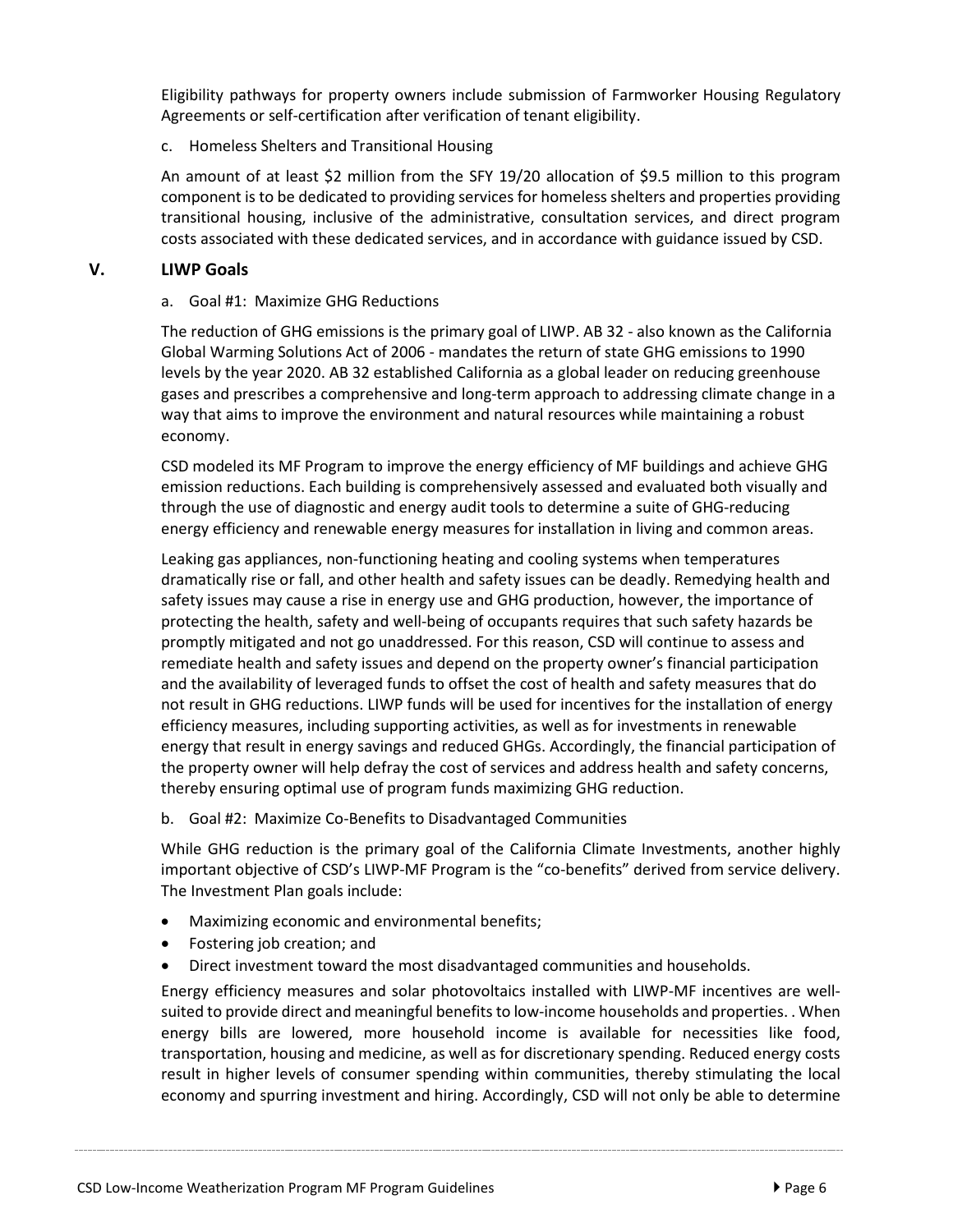the GHG reduction consequent each MF project, but the annual savings realized by each household as well.

 employment, job training and supporting the ongoing presence of affordable housing stock. Local economies will also benefit from contractor expenditures for supplies and the retention of In addition to reducing energy costs, the MF Program will offer economic benefits in the form of specialty contractor services.

 CSD will work with the MF Service Provider to determine appropriate ways to achieve these information to CSD in accordance with the recordkeeping and reporting guidance developed by CARB (e.g., hours trained, hours worked, individuals employed and whether employees are residents of disadvantaged communities, amount of LIWP funding used to provide job training and employment) and ensure consistency with local, state and federal law. goals. It will be the responsibility of the MF Service Provider to track and report project

 The MF Service Provider will utilize a variety of approaches to promote workforce development, to include:

- • Partnering with the local Workforce Investment Board to offer internships/hands-on training to individuals who have received classroom or other training elsewhere;
- • Promoting the hiring of workers from disadvantaged communities to fill existing vacancies or positions created as a result of LIWP;
- Encouraging employment agreements with installation contractors to hire individuals from disadvantaged communities;
- Giving priority to installation contractors from disadvantaged community areas; and,
- • Fostering professional development in the trades and offering experience certificates and references for the long-term unemployed.

 The MF Program offers CSD an opportunity to provide workforce development in areas where there is a shortage of skilled and semi-skilled labor. Interns working with experts in the field will sub-contractors and property owners will also be able to recruit from this skilled workforce. The emphasis will be on creating good paying jobs, a safe work environment and a skilled workforce from disadvantaged communities. receive valuable professional development experience. Workforce development partners, their

# **VI. Project Types**

 LIWP funds will be used to incentivize the installation of energy efficiency measures and renewables such as solar photovoltaics in multi-family buildings to contribute to the reduction of GHG emissions.

 Under CSD's MF Program, health and safety measures (such as the repair of unsafe combustion appliances) will be evaluated and the identified concerns will be addressed with the property owner. Each owner will be responsible for the cost of health and safety measures either through direct owner investment, the leveraging of other sources of funding, or a combination of both, unless mitigation can be accomplished by the installation of new, more energy efficient equipment that results in GHG reductions.

#### a. Project Types

 The LIWP-MF Provider will serve multi-family buildings that will be assessed for, and may be eligible to receive, incentives for the installation of energy efficiency measures based on the annual reduction in Metric Tons of Carbon Dioxide equivalent (MTCO<sub>2</sub>e) achieved, as well as incentives for solar photovoltaic systems based on system size and leveraged dollars.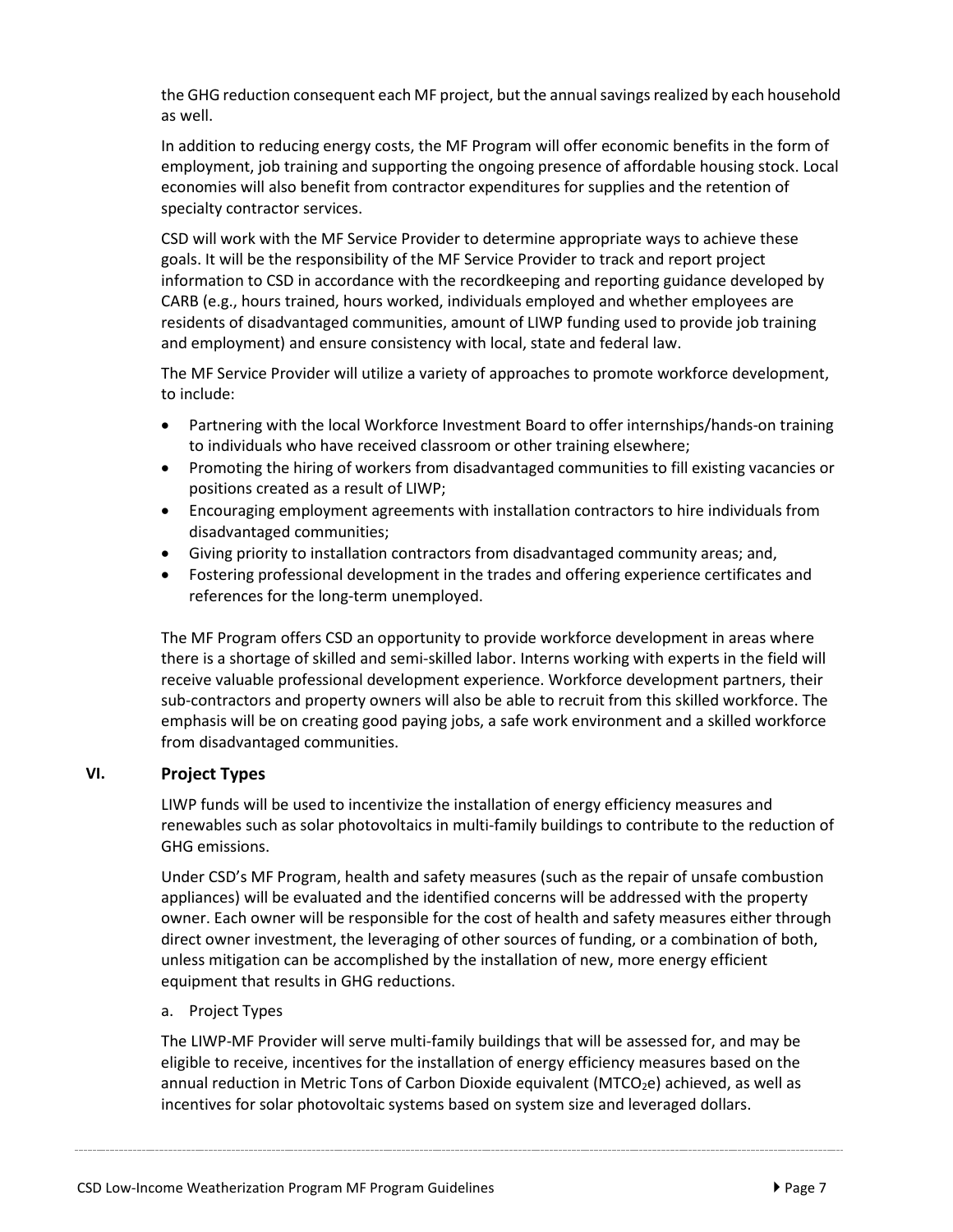#### b. MF Technical Assistance

 The MF Service Provider's technical assistance on scopes of work will emphasize measures that are expected to yield significant GHG reductions and energy savings.

Factors that affect the evaluation of measures include:

- Existing levels of insulation and type of building envelope.
- • Condition of existing mechanical systems, appliances and other systems that use energy on a whole building basis.
- • The number of occupants in the MF dwelling, its common area energy burden, and the apartments' energy use patterns.
- Estimates of energy savings and GHG reduction returns.
- Demonstration of benefits to tenants.
- c. Solar Photovoltaics

 Multi-family buildings will be assessed independently by the MF Service Provider to determine the potential for the installation of solar photovoltaic systems.

Factors that will be evaluated include, but are not limited to:

- Suitable orientation of building.
- Available and adequate unshaded roof space.
- Roof condition.
- Access and layout of existing mechanical equipment.
- Property electrical metering structure and access to meters.
- Estimates of energy savings and GHG reduction returns.
- Compatibility with available rebate programs.
- Demonstration of benefits to tenants.

## **VII. Allocation of Dollars**

LIWP funding of \$63.9 million has been allocated to LIWP-MF. This does not include the funding leveraged from other potential sources.

 Project applications will be evaluated on their merits, and the MF Service Provider will attempt to energy usage data will be analyzed to develop a scope of work that will prioritize the efficiency be prepared to install upgrades that achieve at least 15% energy savings above current property savings is required to be achieved, based on the level of funding. target MF buildings with the greatest energy waste. As part of the initial assessment, a building's and renewable measures with the greatest potential for GHG reductions. Property owners must conditions. If other funding sources are being leveraged for the upgrades, a higher level of energy

 The percentage of the total project cost that the LIWP incentive will cover will vary from project to project depending on variables including the age of the property and existing systems, feasibility of measure installation, and financial resources of the property owner. Based on an initial analysis of a sample set of projects, it is estimated incentives will fund an average of 70 percent of energy efficiency project costs, and up to 80 percent of solar PV costs.

 The incentives will be reserved on a first-come-first-served basis with agreed upon completion times. When sufficient interested projects are identified to be program eligible, projects may be prioritized based on the intensity of existing building energy use and the associated potential for energy and GHG savings, project construction timelines, and overall project feasibility, including construction and financing details. Funds may become unavailable without notice. It is the intent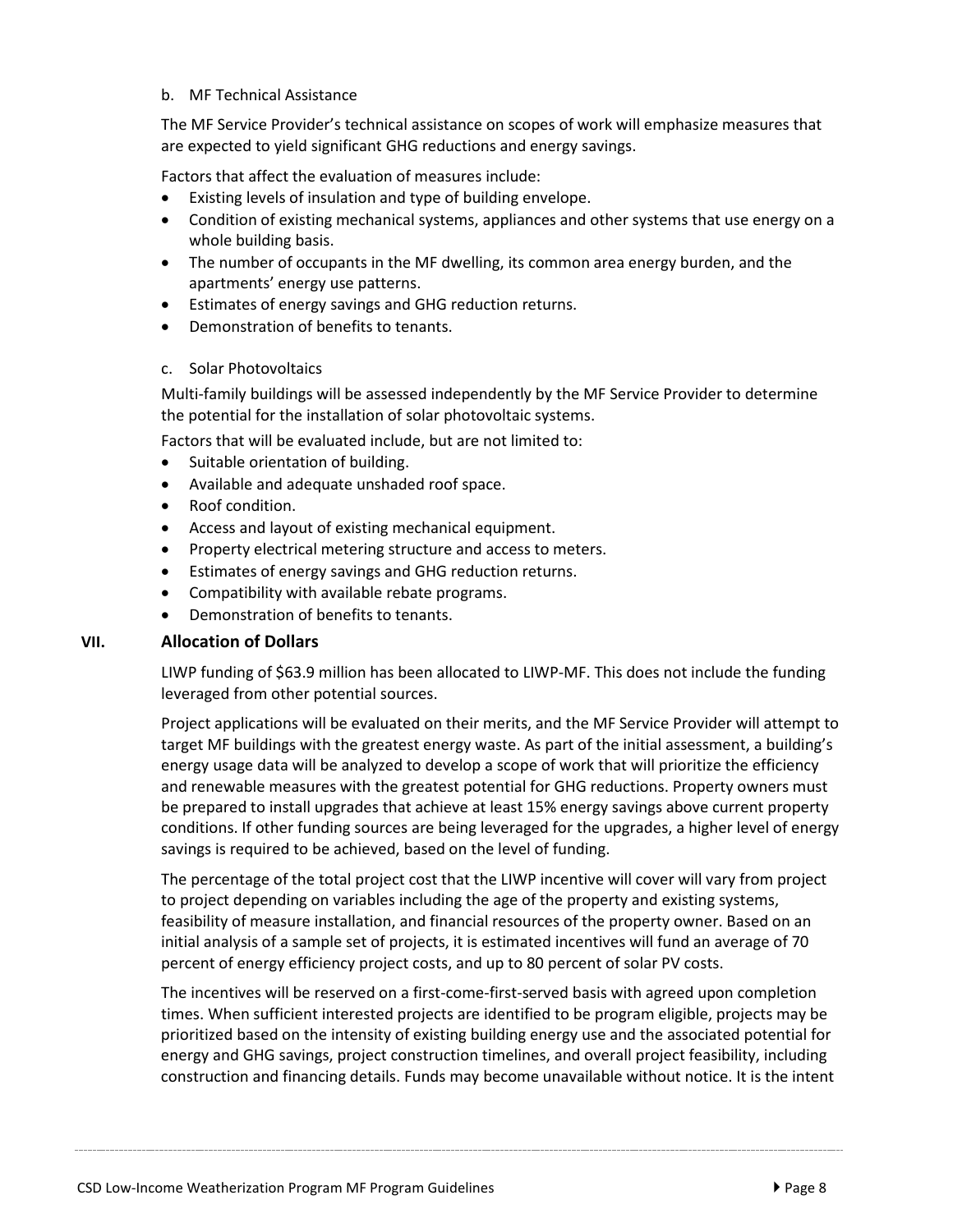of the Program to honor incentives for any project that signs an Incentive Reservation and Participation Agreement form and is in compliance with all other program requirements.

 CSD and the MF Service Provider will take appropriate measures to structure contracts and participation agreements to ensure anti-displacement and affordability provisions are considered.

#### **VIII. LIWP MF Design**

 CSD's MF Service Provider's services include procurement assistance, site assessment, energy modeling and customized work scope development, construction management assistance, and post-construction quality assurance, verification, and training support, along with energy education and training to tenants and property owners. Services will only be available to properties enrolled in the program for energy efficiency upgrades and solar installations funded in part by LIWP MF incentives.

In summary, the following steps apply to property owner participation in the LIWP-MF Program:

- • Property owner completes an interest form. An online interest form is available at: [www.camultifamilyenergyefficiency.org.](http://www.camultifamilyenergyefficiency.org/)
- energy use intensity with a benchmarking and analysis tool. • The MF Service Provider will screen properties for eligibility and review properties'
- • The MF Service Provider will contact qualified property owners to discuss property needs and existing conditions, financing sources, timeline and potential upgrade opportunities.
- • Qualified property owners receive free technical support, with the MF Service Provider performing preliminary savings and financial analysis and recommending potential upgrade scope.
- Property owner completes the Intent to Proceed form and submits a good faith deposit
- • An energy audit is scheduled at the property. It is anticipated the MF Service Provider's Technical Analysts will perform all energy audits but a technical assistance subcontractor may be utilized if additional capacity is needed.
- • The property owner completes an Incentive Reservation and Participation Agreement package, with incentives reserved for the property based on the final agreed upon scope of work and GHG reduction to be achieved. Form. The MF Service Provider and property owner refine the scope of work and funding
- • The property owner and their contractor(s) install the upgrades and provide the LIWP MF Service Provider with a construction schedule so 50% and 100% construction completion inspections can be performed. All contractors must follow the MF Service Provider's requirements to maintain good Program standing. Information is available at: [https://camultifamilyenergyefficiency.org/contractors.](https://camultifamilyenergyefficiency.org/contractors)
- measures are verified and appropriate testing performed, and the owner and their good faith deposit will be returned and the incentives will be issued. • Once post-installation site visit inspections are completed by the MF Service Provider and contractor(s) have submitted necessary documentation to the MF Service Provider, the

 The MF Service Provider will incorporate industry best practices, along with operations and energy savings. The MF Service Provider will help the property owner determine the best value and mix of measures for the property. The options will include energy efficiency retrofits, general maintenance improvements, to develop plans for carbon-effective energy retrofits that maximize improvements and innovations that will provide significant GHG reductions.

Preliminary screening methodologies will identify maximized energy and programmatic efficiencies, including benchmarking assistance and outreach to low-income properties. All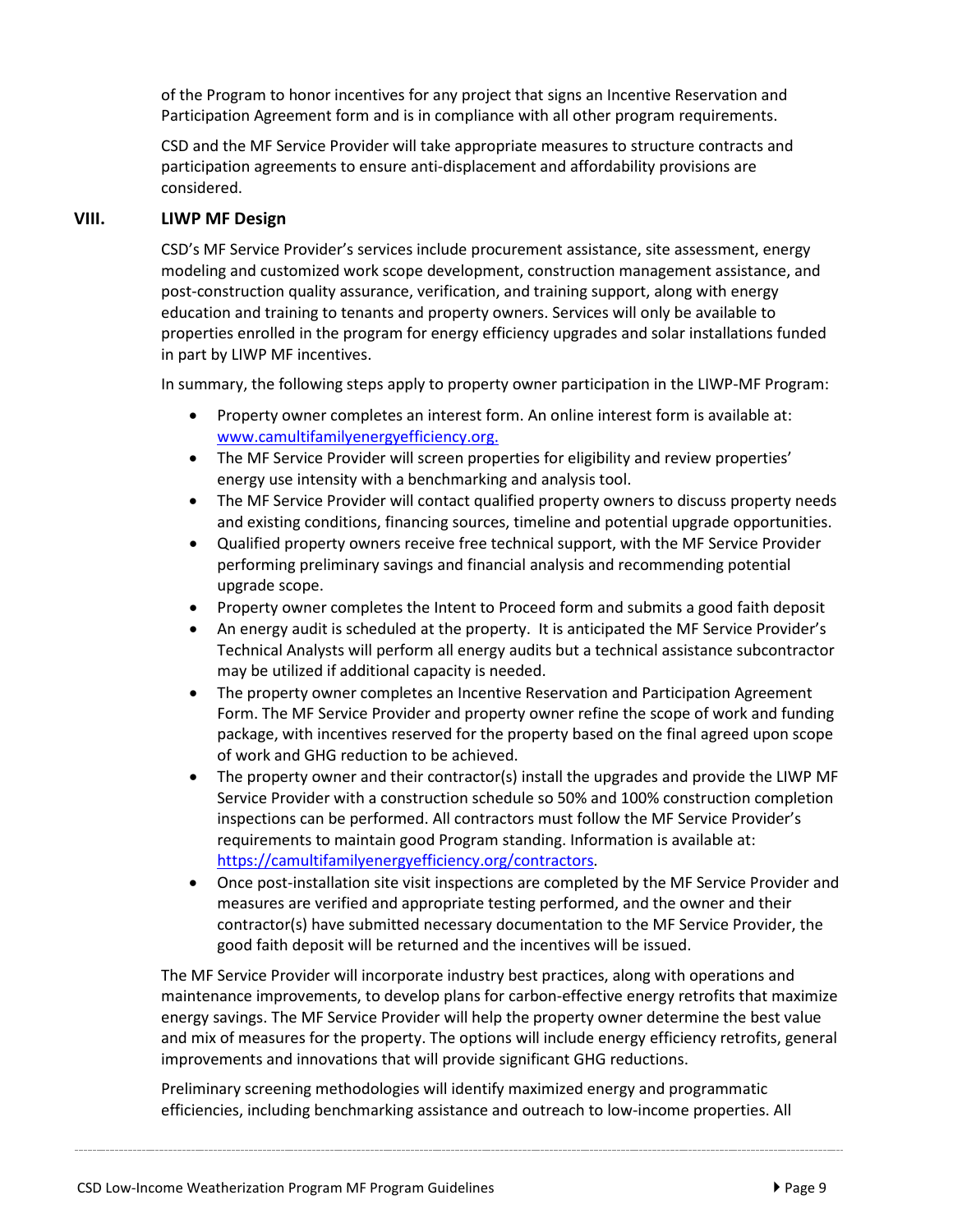outreach to property owners will be coordinated by the MF Service Provider, or its agents, for project intake.

 The MF Service Provider will perform whole building energy audits or analysis to assess the installation of eligible energy efficiency measures. Each property shall have a whole building performance target based upon energy modeling software that documents the building's existing conditions, prospective efficiency upgrades and expected post-retrofit conditions. If similar outlined in Exhibit A. Where other funding sources exist, the property owner will be encouraged property owner project co-investment. The MF Service Provider will serve as a single point of contact for the coordination of leveraged rebates and incentives. buildings exist within a complex, a reasonable representative sample of buildings will be sufficient to meet this requirement for the complex. Based upon the audit analysis, the MF Service Provider will develop a proposed scope of work. Examples of possible measures are to utilize these resources to the extent possible to leverage with LIWP incentives and any

 of work and measure installation specifications. Bulk purchasing resources and installation contractor bidding support may be provided to assist the property owner with cost controls and to optimize project cost effectiveness. The MF Service Provider will provide technical support, as complete the work. Training opportunities will be provided for installation contractors to ensure For each multi-family project, the MF Service Provider will assist in developing the project scope needed by property owner, for the procurement of appropriate installation contractors to they understand energy efficiency installation best practices and program requirements.

 The MF Service Provider will ensure the application of relevant state and federal standards, policies, laws and local ordinances, and will assist CSD and multi-family property representatives contractors hired must possess all required licenses and certifications to perform the applicable in understanding and implementing relevant new standards and technologies. Any installation installation work.

 Additionally, the MF Service Provider will also provide construction oversight at all critical phases and perform quality assurance testing and verification that measures were installed correctly so testing, will be completed prior to issuing incentive payments to property owners. The MF Service Provider will generate periodic reports to CSD and closeout reports for each MF project reductions, energy savings (common area and in unit), and measures installed. Furthermore, ongoing "utility use" monitoring will be provided for the duration of the contract term. A project installed measures offered to the property operation staff. that the projected energy savings will be realized. Post-installation site visits, including inspections of common areas and a representative sample of apartments and combustion safety served under the LIWP-MF Program. The project report for each property will identify the GHG close-out report will be provided to the property owner and technical assistance regarding

# **IX. Quantification of Benefits and Co-Benefits**

a. Approach and Method for Quantifying GHG Reduction

 that provide guidance on data collection and describe how GHG reductions will be quantified for LIWP-MF projects. Quantification Methodologies are available at: CSD has worked with CARB and industry stakeholders to establish GHG reduction methodologies

## [https://ww2.arb.ca.gov/resources/documents/cci-quantification-benefits-and-reporting](https://ww2.arb.ca.gov/resources/documents/cci-quantification-benefits-and-reporting-materials)materials

 energy savings and GHG emission reductions. CSD will determine energy savings and the In order to generate consistent data for LIWP-MF, CSD will perform all calculations to quantify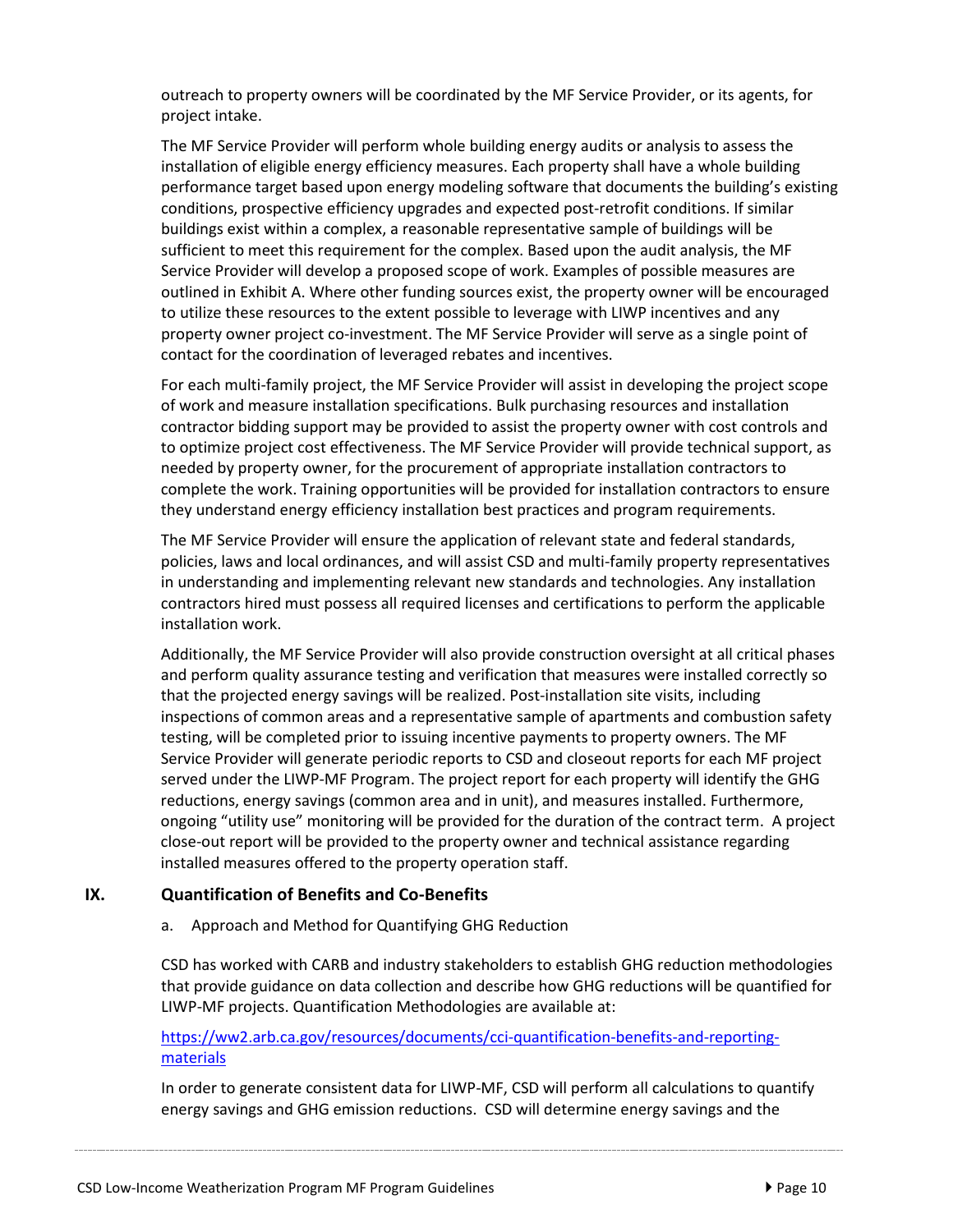during program implementation. associated GHG reduction estimates using data reported to CSD by the MF Service Provider

For example, the MF Service Provider is required each month to electronically report completed measures and measure information to CSD with status updates on GHG reduction goals for each project. Reported measure details combined with historical energy consumption data (either actual or estimated) will form the basis for determining per-building energy and GHG savings.

Section XI contains a preliminary list of data reporting expectations. Energy savings and GHG reduction estimation approaches are identified below.

b. Determining Energy Savings

 The methodology for quantifying energy savings for LIWP measures may include a "deemed (to the extent available) to quantify energy efficiency over a defined period of time (e.g. the residential energy consumption such as changes in the climate, household composition, and consumer behavior. savings approach," which uses energy industry standards and data to calculate saving averages for commonly-installed measures, or an energy model approach using actual utility billing data preceding twelve months and twelve months post project completion), or a combination of both. CSD and CARB may utilize both approaches due to the challenges in obtaining actual utility billing data, the highly mobile nature of many low-income households, and variances which impact

 For energy efficiency measures, the deemed savings approach relies on the Database for Energy Efficient Resources (DEER). DEER is a California Energy Commission (CEC) and California Public Utilities Commission (CPUC) sponsored database available at [http://deeresources.com.](http://deeresources.com/)

DEER is designed to provide well-documented estimates of energy and peak demand savings values, measure costs, and effective useful life (EUL). When individual measures are not available in DEER, other industry standard resources may be utilized, as outlined in CARB's Low-Income Weatherization Program Quantification Methodology. Home energy audit software approved by the California Energy Commission, or approved by Energy Upgrade California, is used by CSD's service providers to estimate energy savings for various energy efficiency measures available under LIWP.

 For Solar Water Heaters (SWH), the California Solar Initiative's (CSI) solar thermal calculator is the online calculation tool that provides an estimate of the energy displacement for SWH systems methodology used for estimating annual energy savings. The CSI solar thermal calculator is an based upon performance of the SWH system, location, and system design. CSI solar thermal calculator inputs are outlined in CARB's Quantification Methodology for CSD.

 For Solar PV, the National Renewable Energy Laboratory's (NREL) PVWatts calculator is the methodology used to estimate electricity savings from LIWP solar PV installations. NREL's PVWatts Calculator is a web application that estimates the electricity production of a gridconnected roof or ground-mounted photovoltaic system based on inputs outlined in CARB's Quantification Methodology for CSD.

 Utility billing data would be used if an energy audit tool required billing data to establish a baseline and predict future energy savings. Utility bills could also potentially be used for verifying the energy savings estimates.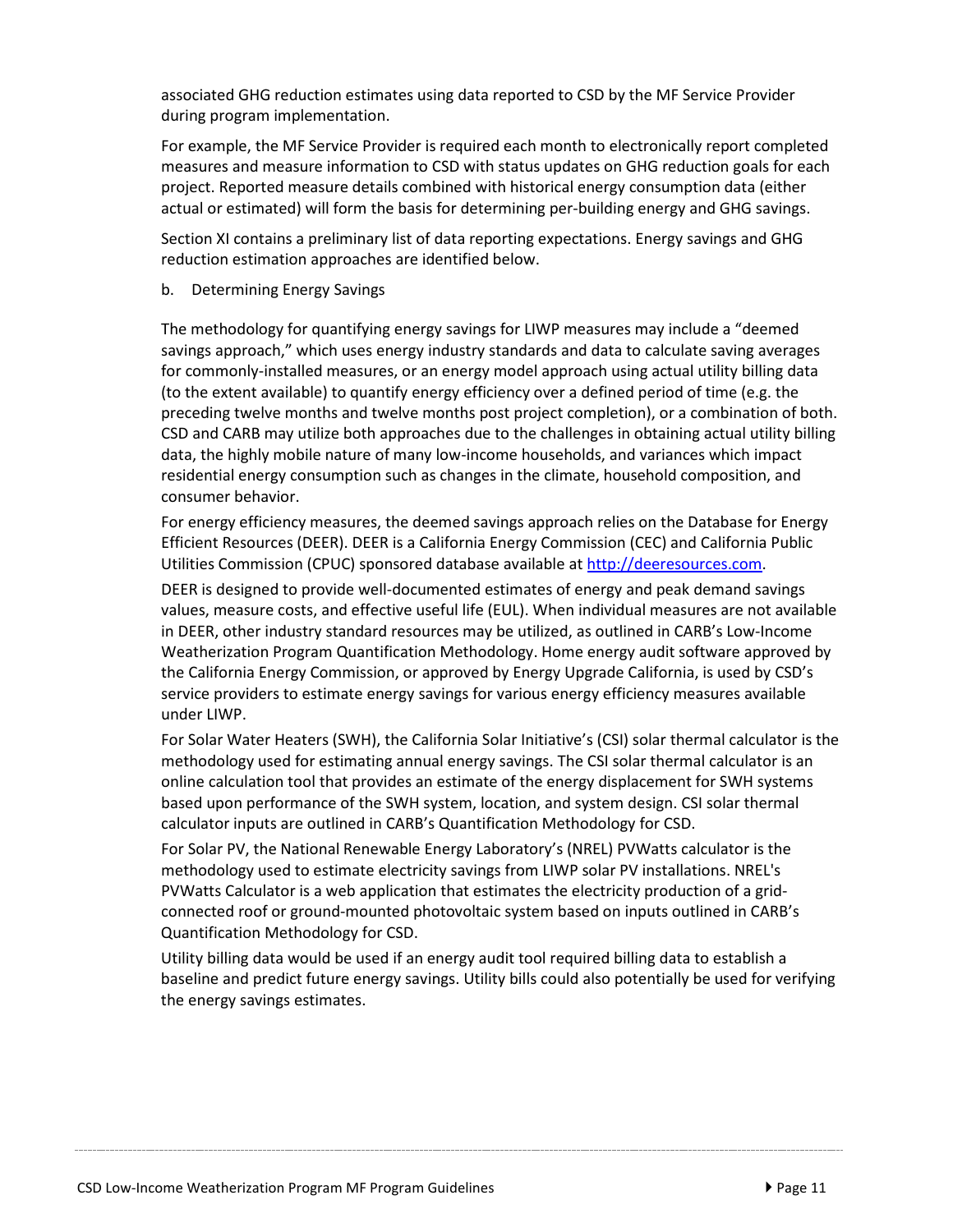c. Determining GHG Emissions Reductions from Energy Savings

 CSD will calculate lifetime GHG reductions from electricity savings from energy efficiency measures by multiplying deemed savings by the relevant emission factor in the Quantification Methodology for electricity or gas  $3$  and the EUL of the measure.

 For SWH systems, lifetime GHG reductions are calculated from the annual estimated energy savings from the CSI solar thermal calculator (kWh or therms) multiplied by the relevant emission factor and the length of the manufacturer's warranty, factoring in an annual rate of system degradation of 0.5 percent per year.

 For Solar PV, lifetime GHG reductions are calculated from the PVWatts calculator's estimate of annual kWh generated, multiplied by the emission factor for electricity and the length of the manufacturer's warranty, factoring in an annual rate of system degradation.

d. Approach and Method for Quantifying Workforce Development

 The participating MF Service Provider and project installation contractors will provide the MF Program uses will vary based on the demographics and needs of local communities opportunities for employment, job-training and professional development benefits. The methods associated with the participating upgrade projects.

 CSD will work with the MF Service Provider to identify target goals and the best options for workforce development in connection with GHG reduction activities, in each phase of the multi- family program. Once the goals and best options are determined, the MF Service Provider will be required to report full-time jobs created, training hours provided and other information CSD, the LIWP-MF Program has no baseline of existing workforce in this program sub-component. necessary to document benefits to disadvantaged communities. Because it is a new program for

e. Approach and Method for Quantifying Household Savings

 To estimate individual household and building's energy cost savings (dollars saved on energy bills on an annual basis), CSD will multiply anticipated energy savings by the blended utility rates to arrive at an estimated, annual dollar savings per apartment and per building.

f. Approach and Method for Quantifying Other Co-Benefits

 CSD and the MF Service Provider will produce a narrative description of any additional co-benefits to tenants identified in project implementation (e.g. energy efficiency education).

# **X. Household Eligibility for Multi-Family Dwellings**

 Owners of buildings that meet the eligibility requirements outlined in this section and specifically the income qualifications described in subsection (c) can apply for services by contacting the MF Service Provider. Contact details can be found at:

https://camultifamilyenergyefficiency.org

<u>https://camultifamilyenergyefficiency.org</u><br>Buildings may be prioritized for services based on low-income qualification and level of energy usage.

#### **Eligibility Requirements:**

a. All LIWP-MF projects must reduce GHG emissions and reduce energy consumption.

<sup>&</sup>lt;sup>3</sup> Electricity emission factors are updated by CARB for the purposes of California Climate Investments GHG Quantification Methodologies.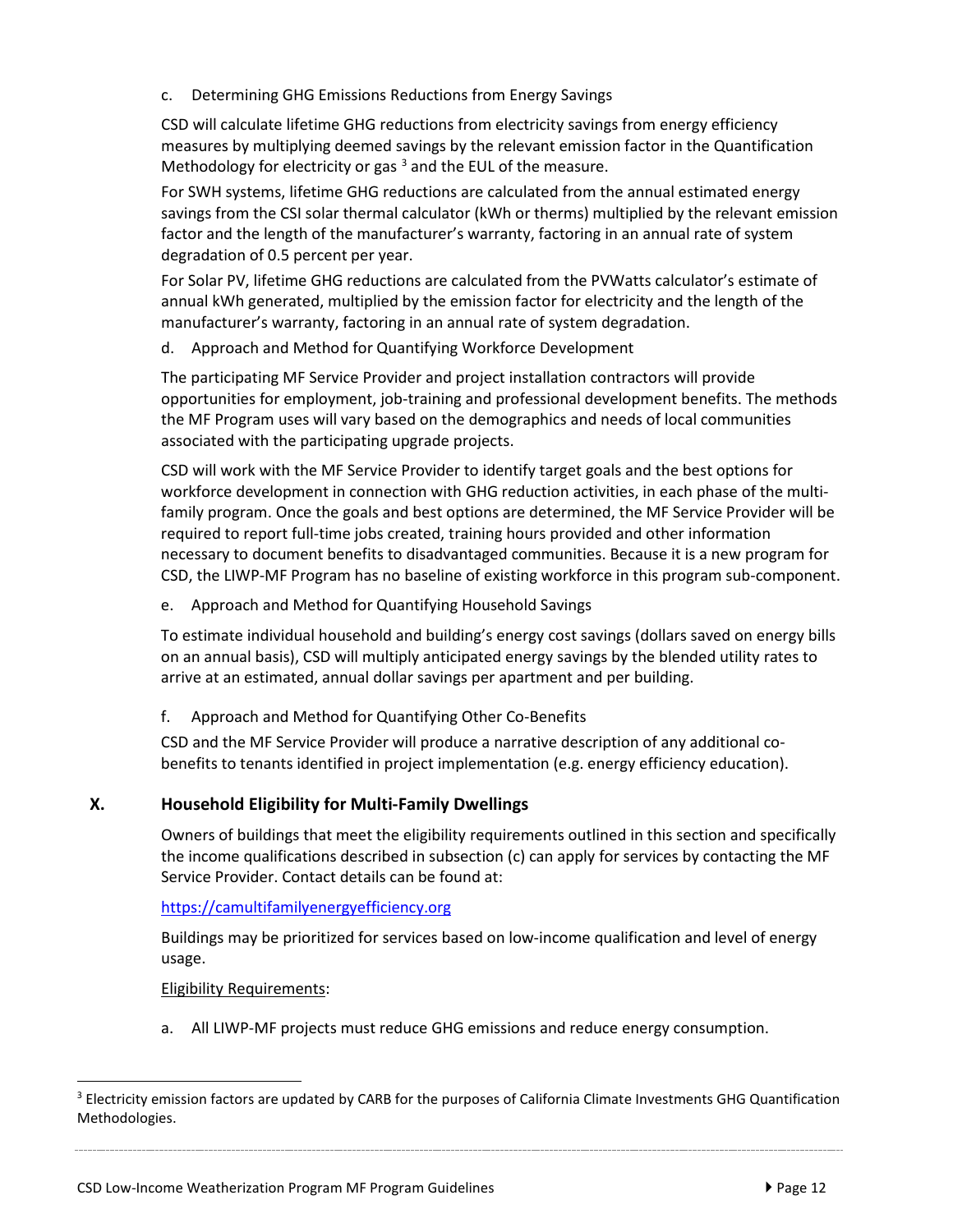b. Income Qualification: Buildings may qualify for MF services and incentives provided that at least 66% of the dwelling units in a building are occupied by households with incomes at or below 80% of Area Median Income (AMI).

# **XI. Monitoring**

 CSD will conduct various compliance monitoring reviews such as, but not limited to, in-house and on-site compliance monitoring to ensure the MF Service Provider adheres to the program requirements and contractual obligations. Failure of the MF Service Provider and/or Property Owner to adhere to contractual obligations may result in a loss of funding, cost disallowance The MF Service Provider will be accountable for providing monitoring compliance of all projects. and/or other enforcement action.

#### **XII. Reporting and Auditing**

 Reporting and recordkeeping requirements will be the responsibility of both CSD and the MF Service Provider. All reports must be consistent with the quantification methodologies and reporting guidance<sup>4</sup> developed by CARB and the requirements established by CSD in these Guidelines. The level and duration of reporting and record retention will vary depending upon project type and will be specified in the MF Service Provider contract. At a minimum, the MF receiving incentives during the funding or contract term and maintain records for three years after contract close. Service Provider will be required to report to CSD basic project information for all properties

The MF Service Provider will also be required to report to CSD project information that demonstrates the energy and GHG savings achieved, priority population benefits, other implementation metrics, and other quantification data determined by CSD and CARB.

 Project level information would include, but is not limited to project location, project type, building characteristics, specific measures installed per project, diagnostics performed, historical building energy usage, estimated and actual energy savings, estimated project savings calculation method, and solar photovoltaic system design and specifications.

 Service Provider will track and report additional aggregate information, including but not limited employees are residents within a disadvantaged community, the number of personnel trained, and the amount of LIWP funding used for job training or employment. To support the program's priority population and California Climate Investments goals, the MF to, LIWP dollars benefiting priority populations, whether installation contractors and their

and the amount of LIWP funding used for job training or employment.<br>CSD may also impose other reporting requirements that will track and manage progress toward goals, and to report, as necessary, to other agencies and organizations that seek updates on the progress of California Climate Investments spending.

 For project auditing, the state shall have the right to inspect the work and associated records at subcontracts, and the MF Service Provider shall include provisions ensuring such access in all its any and all reasonable times as part of LIWP-MF oversight. This right shall extend to any contracts or subcontracts.

<sup>4</sup> Detailed reporting requirements are contained in CARB's Funding Guidelines, dated August 2018, available at: <https://ww2.arb.ca.gov/resources/documents/cci-funding-guidelines-administering-agencies>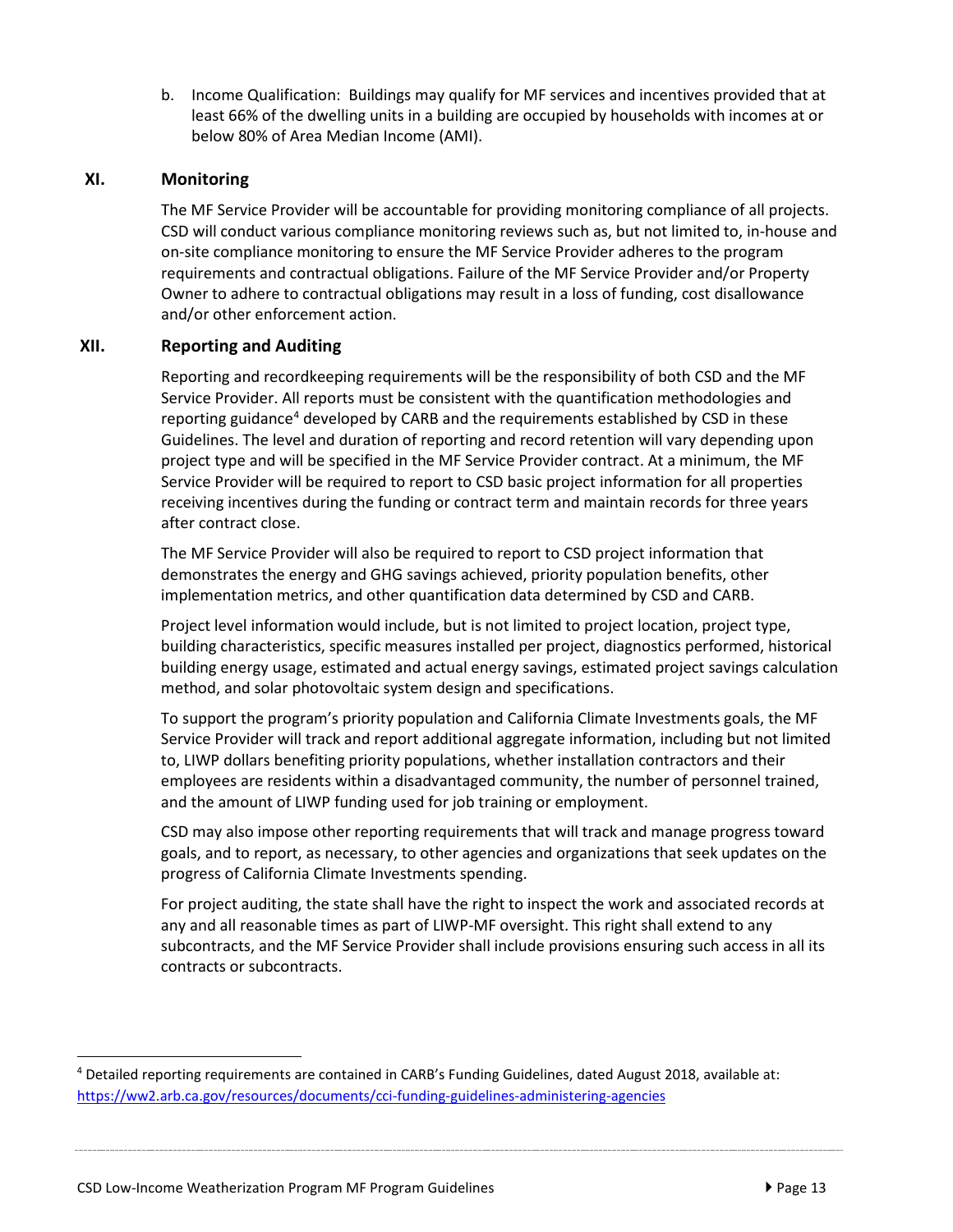# **XIII. LIWP Future**

 The LIWP–MF Program is a new sub-program component. It is the only whole building program properties housing low-income residents. that includes incentives for energy efficiency measures and solar photovoltaics, allows "in-unit" and common area measures, and is available to both affordable housing and market rate

 reduce GHG emissions, and leveraging funding sources. Its key highlights include: working to benefit priority populations, requiring that all projects

 As LIWP-MF is implemented, CSD may find cause to modify the program design to make program oversight, quality assurance and verification inspections, measures to be installed, reporting requirements, processes for stakeholder engagement and collaboration with advisory forums, etc. If such changes are necessary, and CSD determines those changes to be substantive, CSD will modify these Program Guidelines. Changes to these Program Guidelines will be posted on CSD's including changes to these Guidelines, sign up on the following page to receive LIWP-MF updates implementation more effective and efficient. Such changes could include adjustments in website a[t www.csd.ca.gov.](http://www.csd.ca.gov/) To receive notification of any changes to the LIWP-MF Program, via email:<http://www.csd.ca.gov/Pages/Contact-Us.aspx>.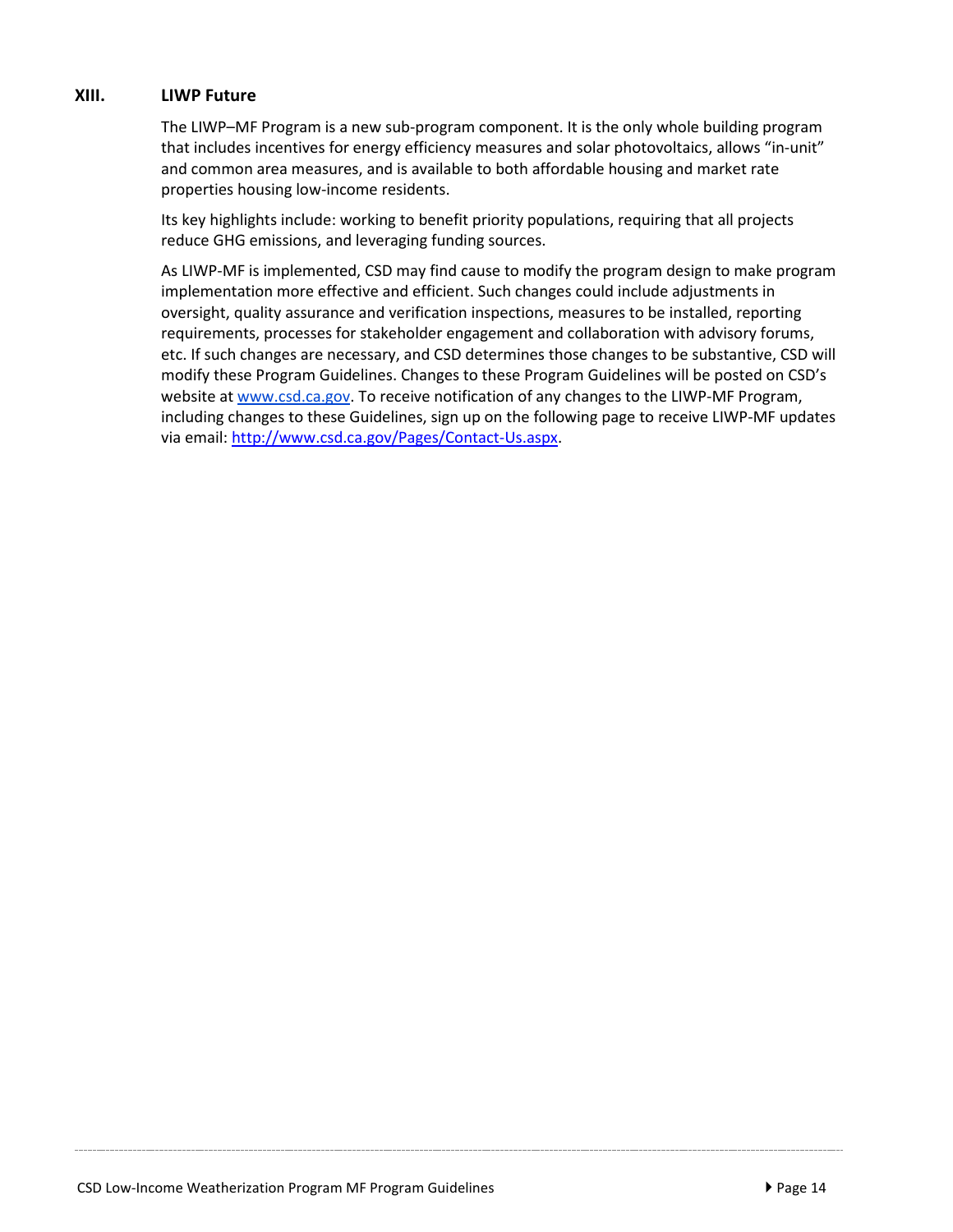# EXHIBIT A: LIST OF LIWP-MF MEASURES

Possible LIWP-MF measures include, but are not limited to:

| <b>Measure: Measure Name</b>                                | <b>Measure Type</b>      |
|-------------------------------------------------------------|--------------------------|
| High Efficiency Clothes Washer - In-Unit                    | Appliances               |
| High Efficiency Clothes Washer - Common                     | Appliances               |
| High Efficiency Laundry Dryer - In-Unit                     | Appliances               |
| High Efficiency Laundry Dryer - Common                      | Appliances               |
| <b>ENERGY STAR® Dishwasher</b>                              | Appliances               |
| <b>ENERGY STAR® Refrigerator</b>                            | Appliances               |
| Vending Machine Controller                                  | Appliances               |
| Floor Insulation                                            | <b>Building Envelope</b> |
| Wall Insulation                                             | <b>Building Envelope</b> |
| Title 24 Compliant Windows                                  | <b>Building Envelope</b> |
| <b>Window Shading</b>                                       | <b>Building Envelope</b> |
| Cool Roof                                                   | <b>Building Envelope</b> |
| Air Sealing                                                 | <b>Building Envelope</b> |
| Unit Lighting                                               | Lighting                 |
| Common Area Lighting                                        | Lighting                 |
| <b>Exterior Lighting</b>                                    | Lighting                 |
| Pool/Spa Heater                                             | Pool                     |
| Pool Cover                                                  | Pool                     |
| Variable Speed Pool Pump                                    | Pool                     |
| In-Unit FAU (with or without split A/C)                     | Space Heating & Cooling  |
| Rooftop FAU (with or without A/C)                           | Space Heating & Cooling  |
| Terminal A/C or HP                                          | Space Heating & Cooling  |
| <b>Ductless Heat Pump</b>                                   | Space Heating & Cooling  |
| Central Hydronic Boiler                                     | Space Heating & Cooling  |
| Central Steam Boiler/Burner                                 | Space Heating & Cooling  |
| Hydronic/Steam/Chilled Water Pipe Insulation                | Space Heating & Cooling  |
| Refrigerant Charge Verification                             | Space Heating & Cooling  |
| <b>Central Cooling Equipment</b>                            | Space Heating & Cooling  |
| Variable Speed Pumps and Fans                               | Space Heating & Cooling  |
| <b>Attic Insulation</b>                                     | <b>Building Envelope</b> |
| Steam/Hydronic Distribution Upgrades (Balancing, TRV, etc.) | Space Heating & Cooling  |
| Central HVAC Control Upgrade (WWSD, Outdoor Reset)          | Space Heating & Cooling  |